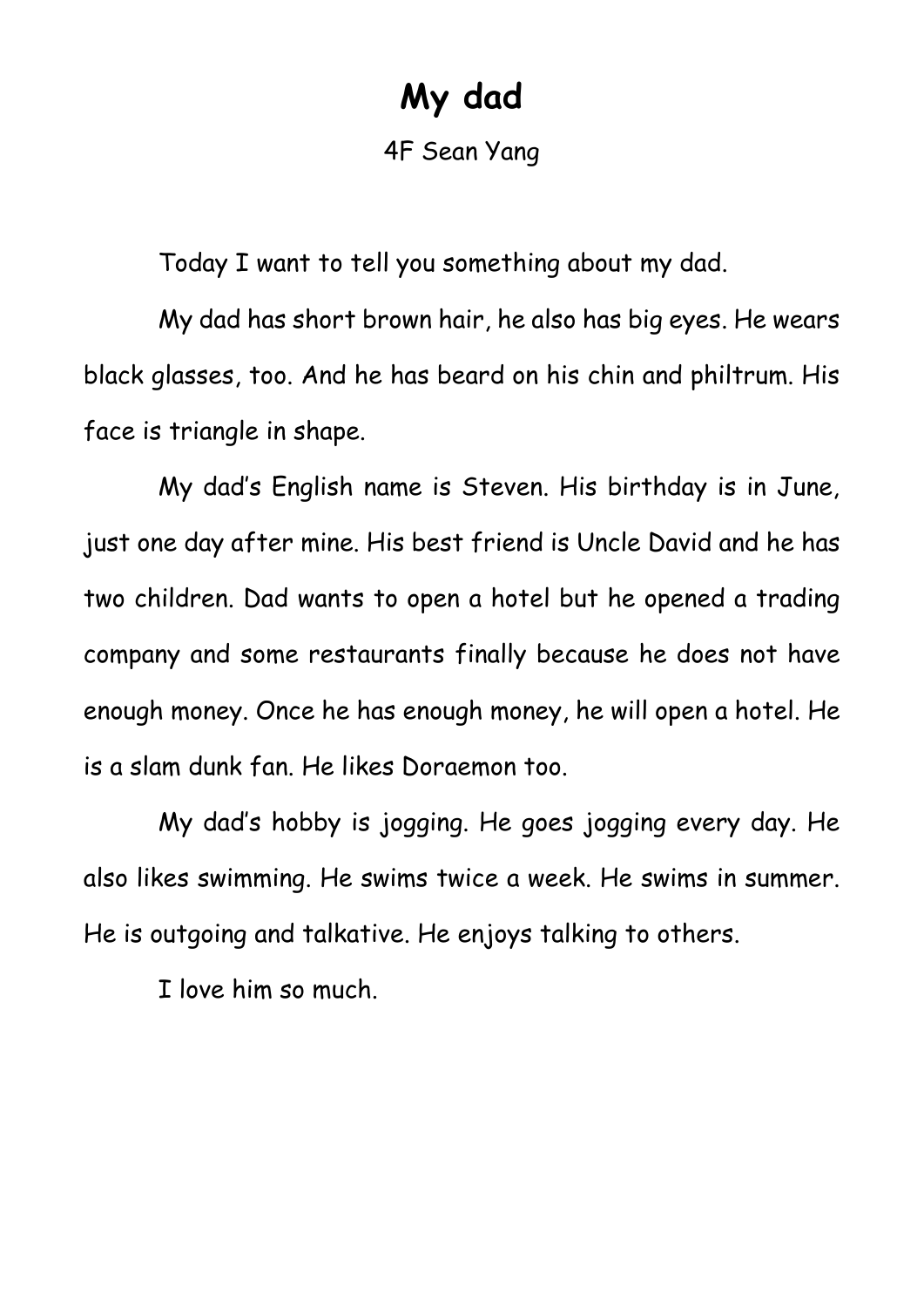### **My mum**

#### 4F Kristy Lin

Today I am going to introduce my mum to you. First, my mum is slim, she has long straight hair and a pair of round bright eyes. She looks healthy too because she has a well-balanced diet.

My mum is optimistic. She always wears a smile on her face. She is hard-working. Although Mum has a lot of housework to do, she learns English once she is free. Moreover, she is so patient that she teaches me again when I don't understand how to do the sums.

Mum has a few hobbies. She likes singing when she is doing chores, this makes her feel relaxed. Also, she likes doing sports especially running. She goes running in the morning every day. Reading is her hobby too. She reads English books in her spare time and she enjoys it.

However, she hates noisy environment as she finds it annoying. She also doesn't like dirtiness so she always sweeps the floor. Last but not the least, Mum dislikes cockroaches, whenever she sees one, she uses her slipper to slap on it.

My mum is unique and I love her very much.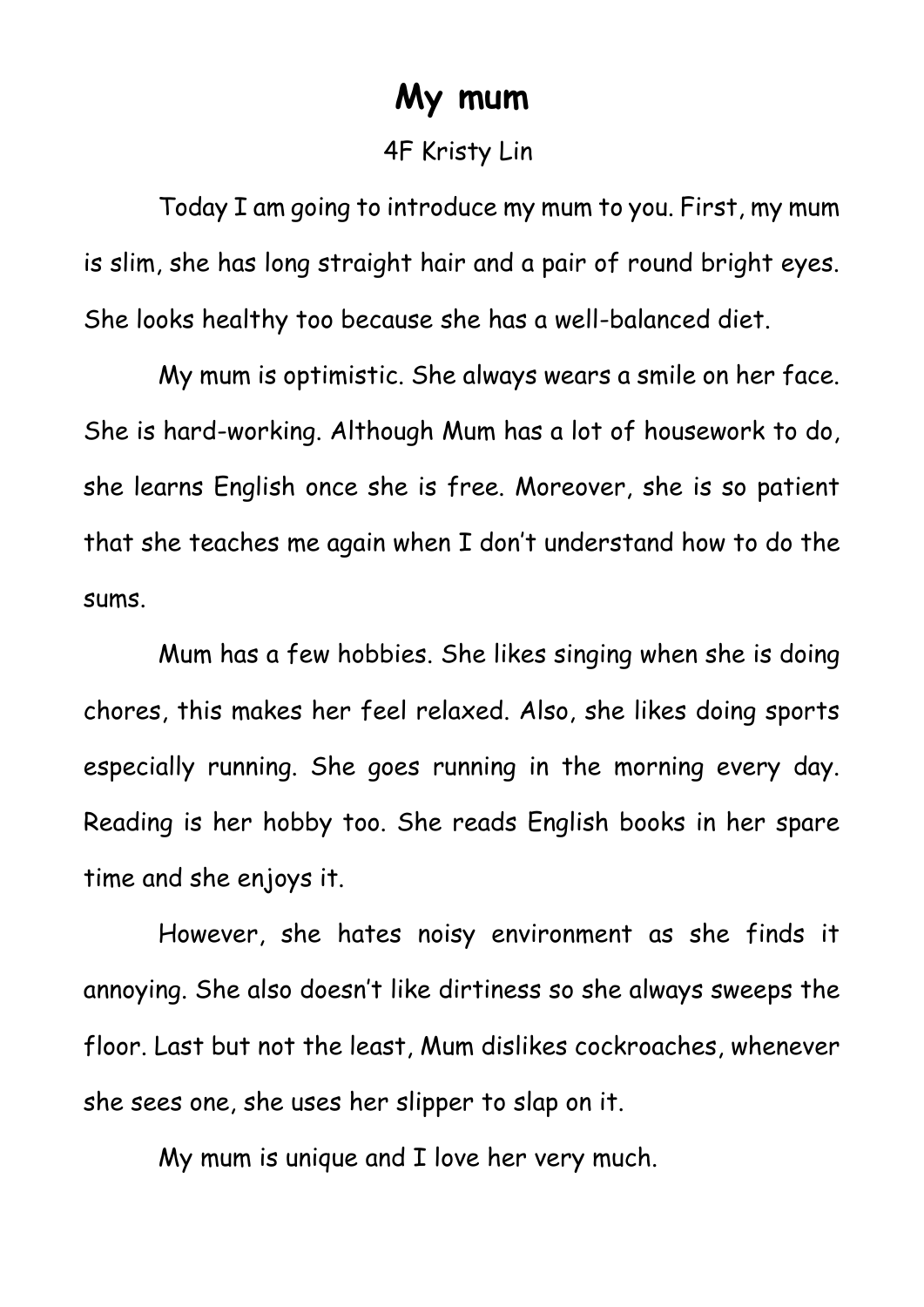#### **My English Teacher**

4H Giovanna Lau

Dear Schoolmate,

 Hi! My name is Giovanna. I'm in Class 4H. My English teacher is Miss Lee. She has beautiful brown hair. She is tall and thin. I am shorter than her. She wears glasses. She usually wears a dress for school except for Fridays because we have to do morning exercise.

Her birthday is on 4<sup>th</sup> August. She lives in Tai Po. She has two younger brothers. She has many good friends. She loves eating chicken wings, salad and cheese. Her favourite subject is English. She likes dogs but she doesn't have a pet. She likes a lot of colours, but she changes her favourite colour by her feeling. It is very interesting. She likes to drink coffee in the morning so she can have lots of energy. Her dream job was to be a fashion designer, but she was not good at art.

 In her spare time, she likes playing the flute because it is relaxing. She plays it at home at weekends. She likes listening to music too. After playing the flute, she feels calm and refreshed. She likes reading story books too because it is interesting and fun.

 Miss Lee is a funny teacher. She has a sense of humour. She always tells jokes and makes us laugh. She is strict as well. We can't talk or play with our stationery in her lessons. Also, she is patient. One day, I got a bad result in my quiz. She encouraged me and taught me how to correct my mistakes. I love her so much!

 I feel joyful because I think Miss Lee teaches me well and she takes care of me. I will study hard and work hard in her lessons. I hope she can teach me next year.

 How about your English teacher? Can you tell me about him or her? I want to know more about him or her.

> Best wishes, Giovanna Lau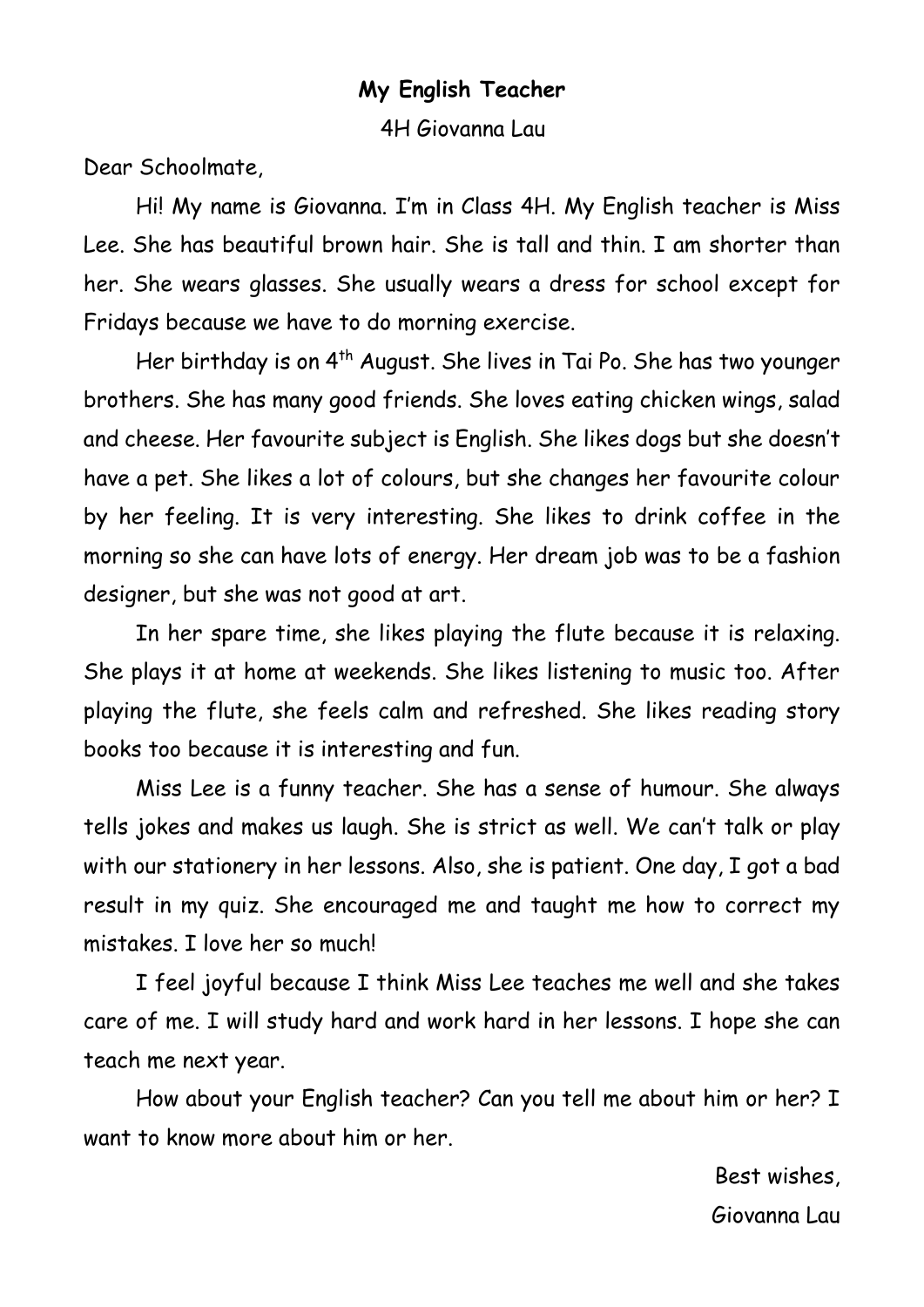#### **My English Teacher**

4H Aiden Luo

Dear Schoolmate,

 Hi! My name is Aiden. I'm in Class 4H. My English teacher is Miss Lee. She has long brown hair, big ears and black eyes. She is short and thin. She wears glasses. She usually wears a skirt. She is taller than me. Her hair is longer than mine. She is heavier than me.

Her birthday is on 4<sup>th</sup> August. She lives in Tai Po. She has two younger brothers. She has many good friends. She likes eating chicken wings and salad. Her favourite subject is English. She likes dogs. Her favourite colour is pink. She likes drinking coffee.

 In her spare time, she likes playing the flute because it is relaxing. She likes listening to music. She sometimes plays the flute at home at weekends. She feels relaxed and refreshed. Also, she likes reading. She likes reading English storybooks. She likes going shopping with her friends too.

 Miss Lee is a strict teacher. We need to keep quiet and behave well in her lessons. She is funny because she always tells jokes and makes us laugh. She always shares funny stories with us. Also, she is caring. One day, I was sick. She took care of me.

 I'm joyful because I think Miss Lee teaches me well. I will work hard and be a good student.

How about your English teacher? Can you tell me about him or her?

Best wishes, Aiden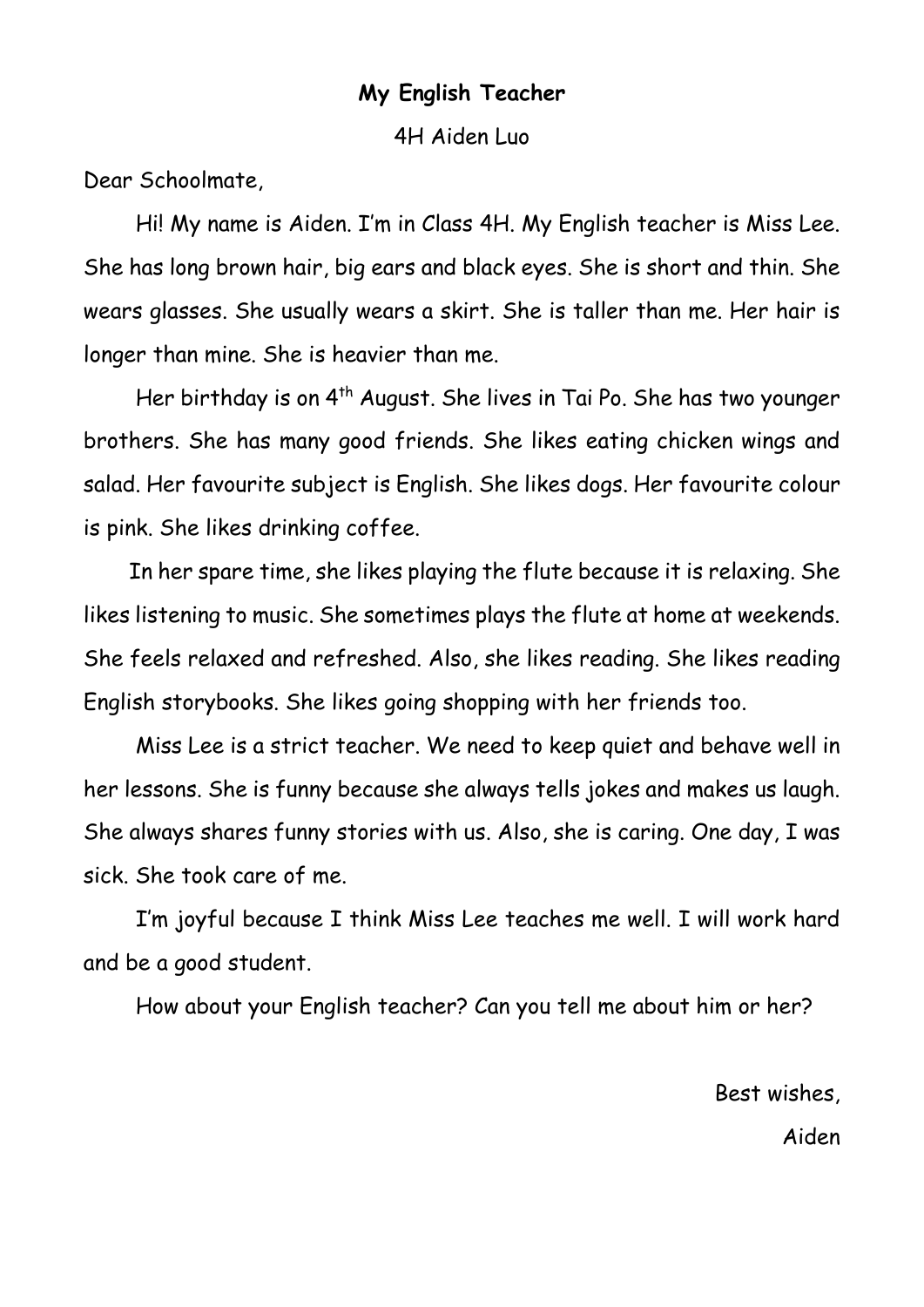#### **My English Teacher** 4L Lin Tsz Hin, Jason

Dear schoolmate,

How are you? My name is Jason. I am in Class 4L. I want to tell you about my English teacher Miss Lai.

Miss Lai is tall. She has long hair, big eyes and big ears.

Miss Lai's English name is Sandra. She lives in Tseung Kwan O. She goes to school by MTR. Her birthday is on the seventeenth of July. There are five people in her family. She has two sisters. Her favourite food is potatoes. She loves potato chips, French fries and baked potatoes. She likes Christmas because she can celebrate the birth of Jesus.

Miss Lai likes playing board games because they are exciting and challenging. She always plays board games at home at weekends. She feels happy because she can play with her family.

Miss Lai is thoughtful. She gives us a dictation corrections paper after we had a dictation. It helps us do corrections. She is responsible too. She always helps us to revise before the exam.

I think Miss Lai is interesting because she sometimes plays games with us when she teaches English.

Can you tell me about your English teacher? Please write soon.

Yours, Jason Lin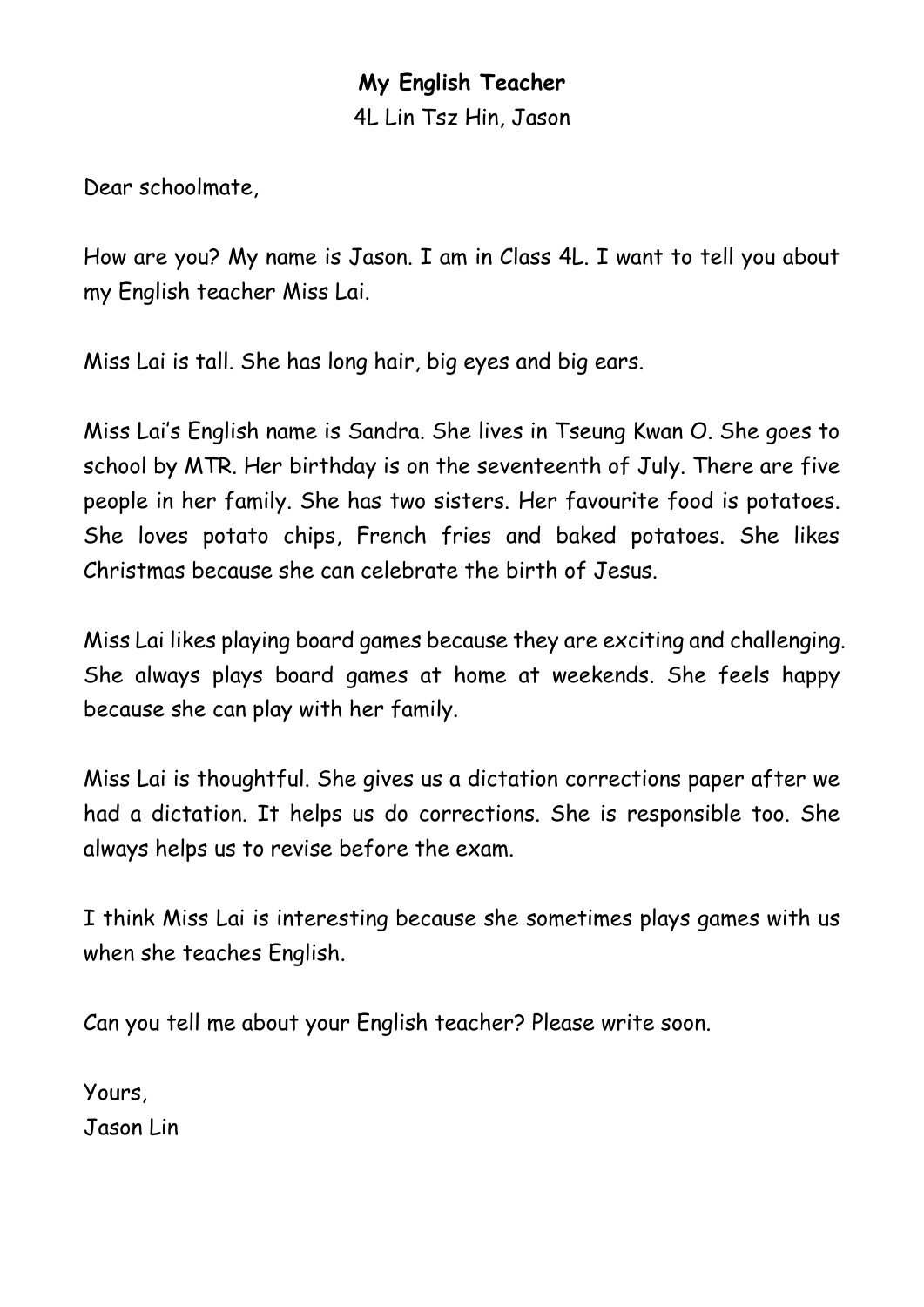#### **My English Teacher** 4L Chan Tsz Ho, Thomas

Dear schoolmate,

How are you? My name is Chan Tsz Ho, Thomas. I am in Class 4L. I want to tell you about my English teacher Miss Lai.

Miss Lai is tall. She has long hair and big eyes. She has a big head too.

Miss Lai lives in Tseung Kwan O. She goes to school by MTR. There are five people in her family. She has two sisters. Her birthday is on the seventeenth of July. Her favourite food is potatoes.

Miss Lai likes playing board games because they are exciting and challenging. She always plays board games at home at weekends. She feels happy because she can have fun with her family.

Miss Lai is helpful. She always teaches us how to do homework. She is also gentle too. She never shouts at us.

I am glad Miss Lai is my English teacher. It is fantastic because she always plays games with us in the lessons.

Can you tell me about your English teacher? Please write soon.

Love, Thomas Chan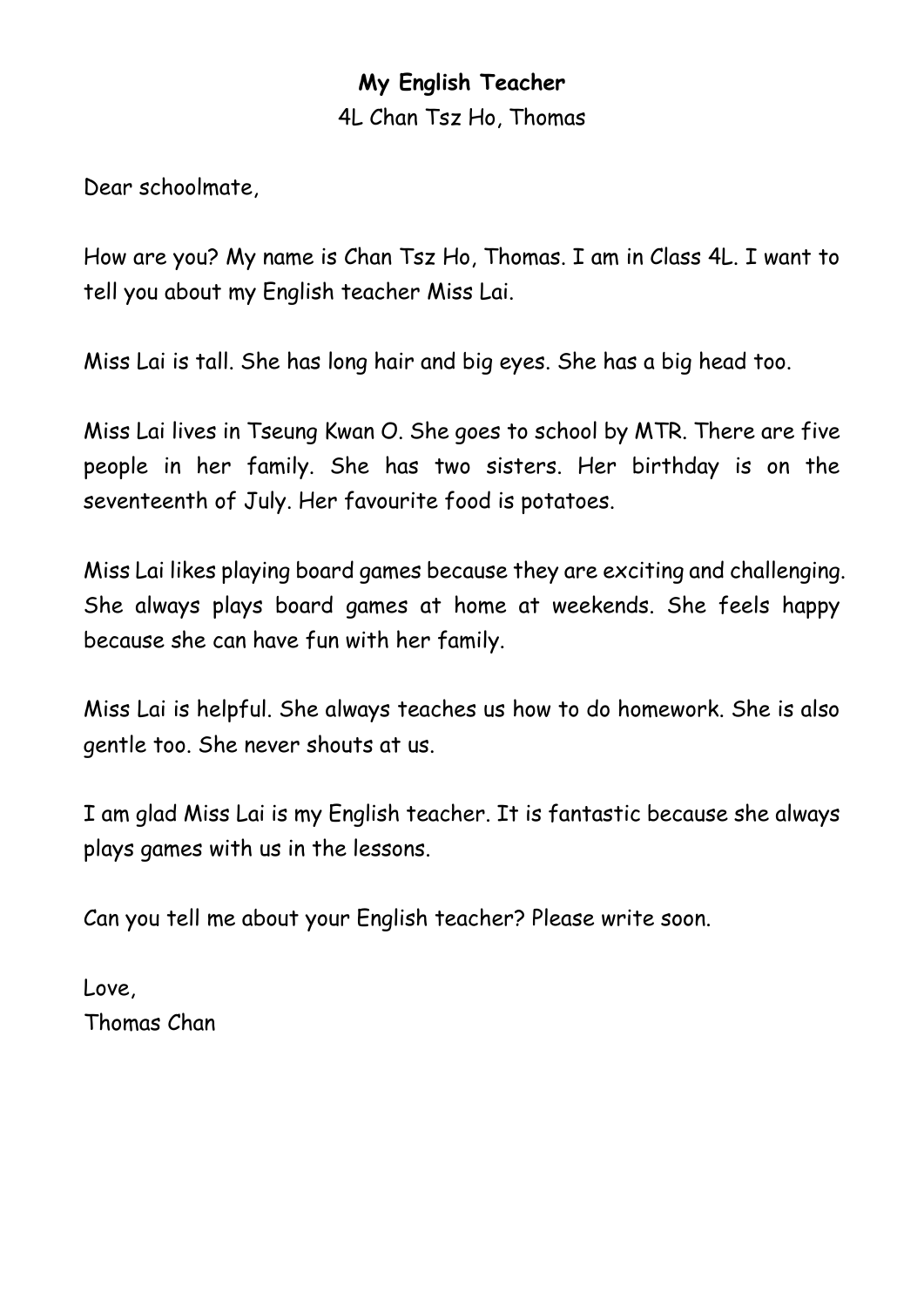# **What I want to be** 4T Charmaine Kwok

 I would like to increase my time of reading books from 30 minutes to 45 minutes this year because I would like to learn more vocabulary. It can improve and strengthen the ability of my English writing and dictation. I would like to get 90 marks in all my dictation. If I try hard, I know I can do it! All I need to do is use more time to study and practice after school every day.

 I also enjoy running a lot. I would like to be the fastest girl in my class. I am a competitive person, so I like the feeling of being the winner and I hope to get number 1 in all the running events I join this year!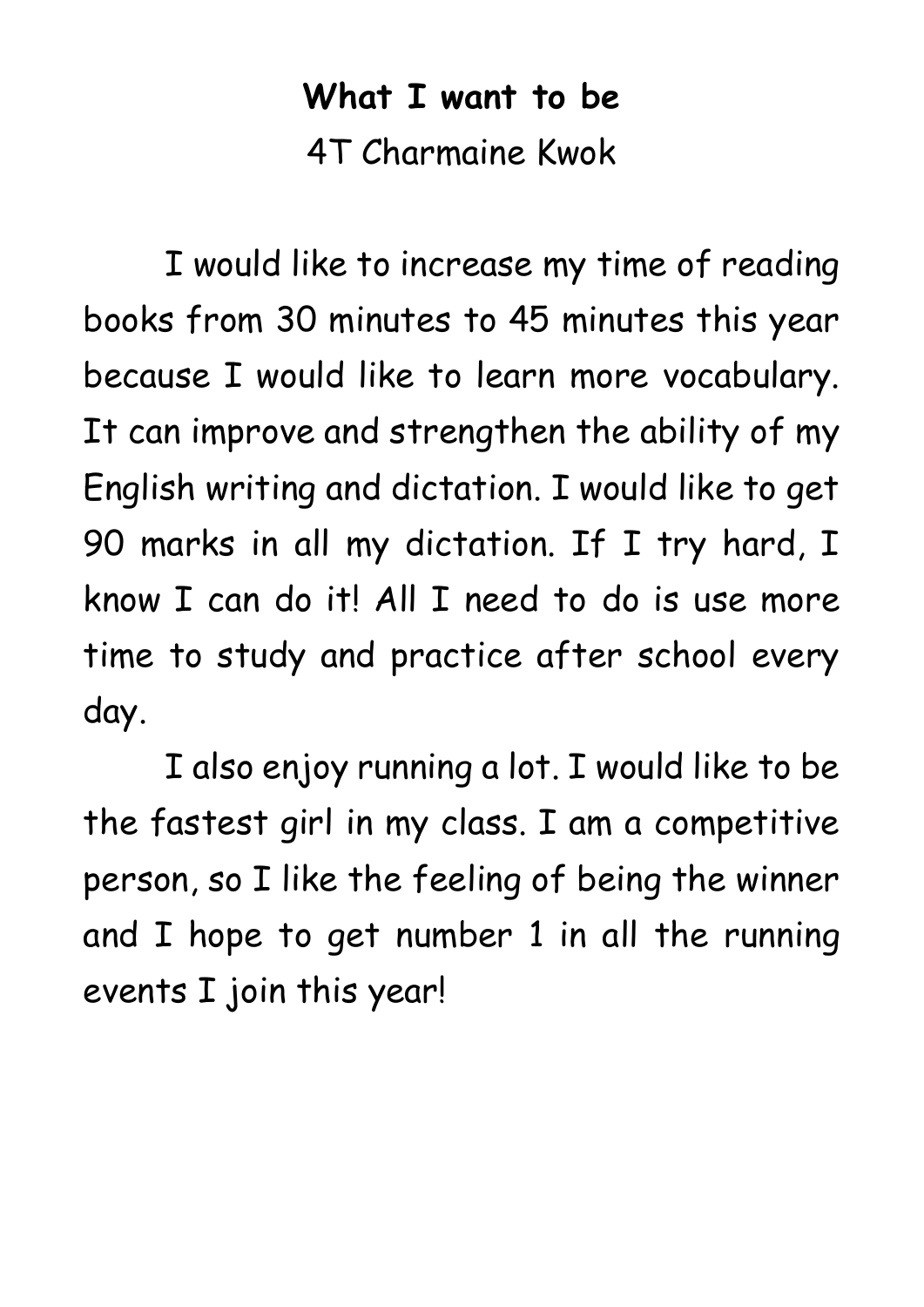# **What I want to be** 4T Jimmy Ho

 Hi! My name is Jimmy. I am nine years old. I want to be a lovely, helpful and hardworking student this year. To achieve this, I think I have to study hard. I will spend more time to study before I go to bed. I will finish my homework on time.

 I am going to be helpful by making my bed every morning and sweep the floor twice a week. I know this will not be easy to do, because my mum helps me so much, but I promise I will try my best!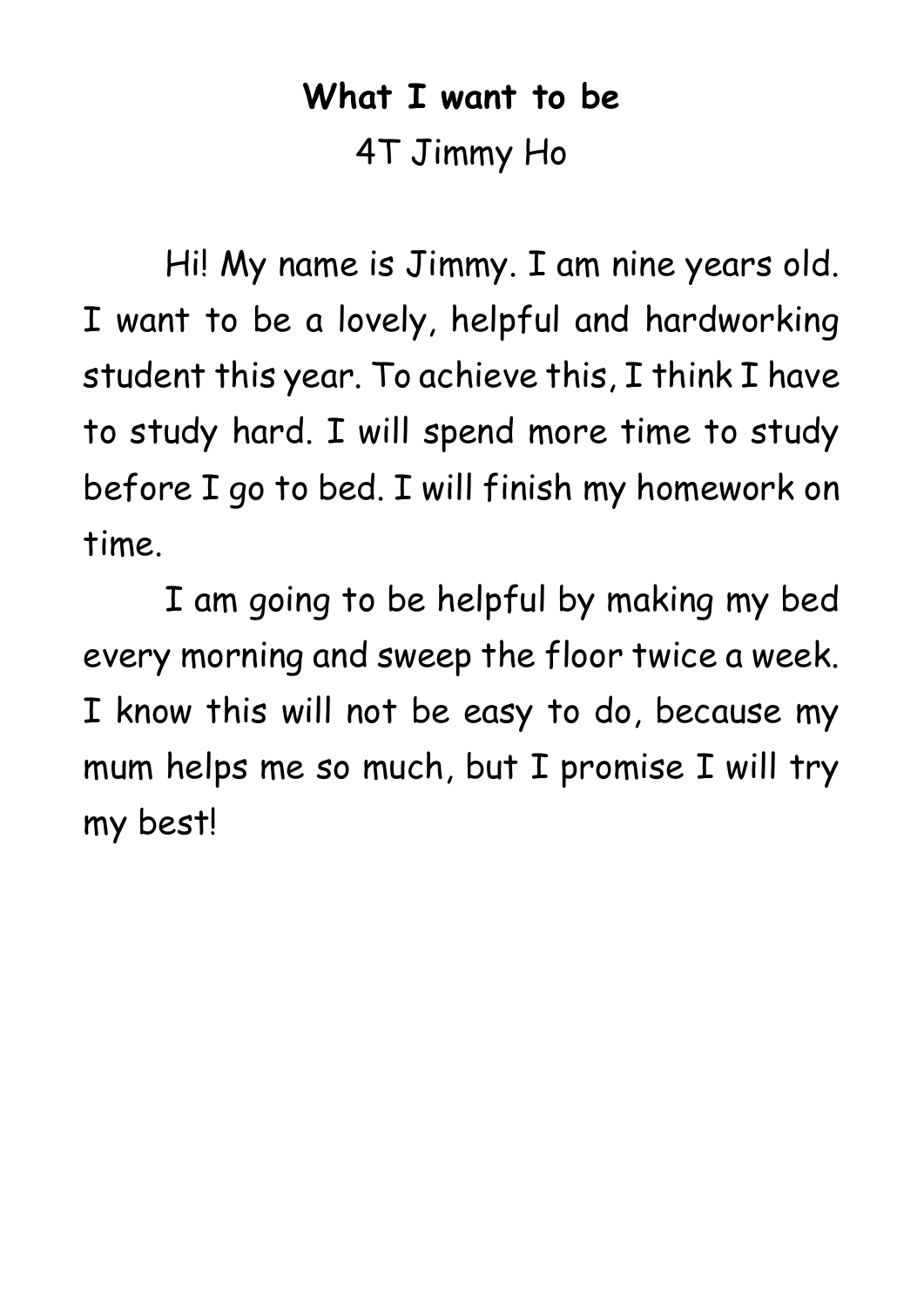## **School Picnic**

### 4S Tin Sing On, Alvin

Today, our teacher took us to Wa Kai Sha for School Picnic. I went there with teachers and my schoolmates by coach. On the coach, I talked with my classmates about the picnic. We were very happy.

The campsite was big and beautiful. There was a big grassy land and beautiful flowers. At nine thirty, we had snacks together. I enjoyed it very much.

Then, my groupmates played badminton with me. After that, we ate some snacks again and took a rest. We brought some sweets and biscuits. At eleven forty, we went back to school. We had a good time in the picnic.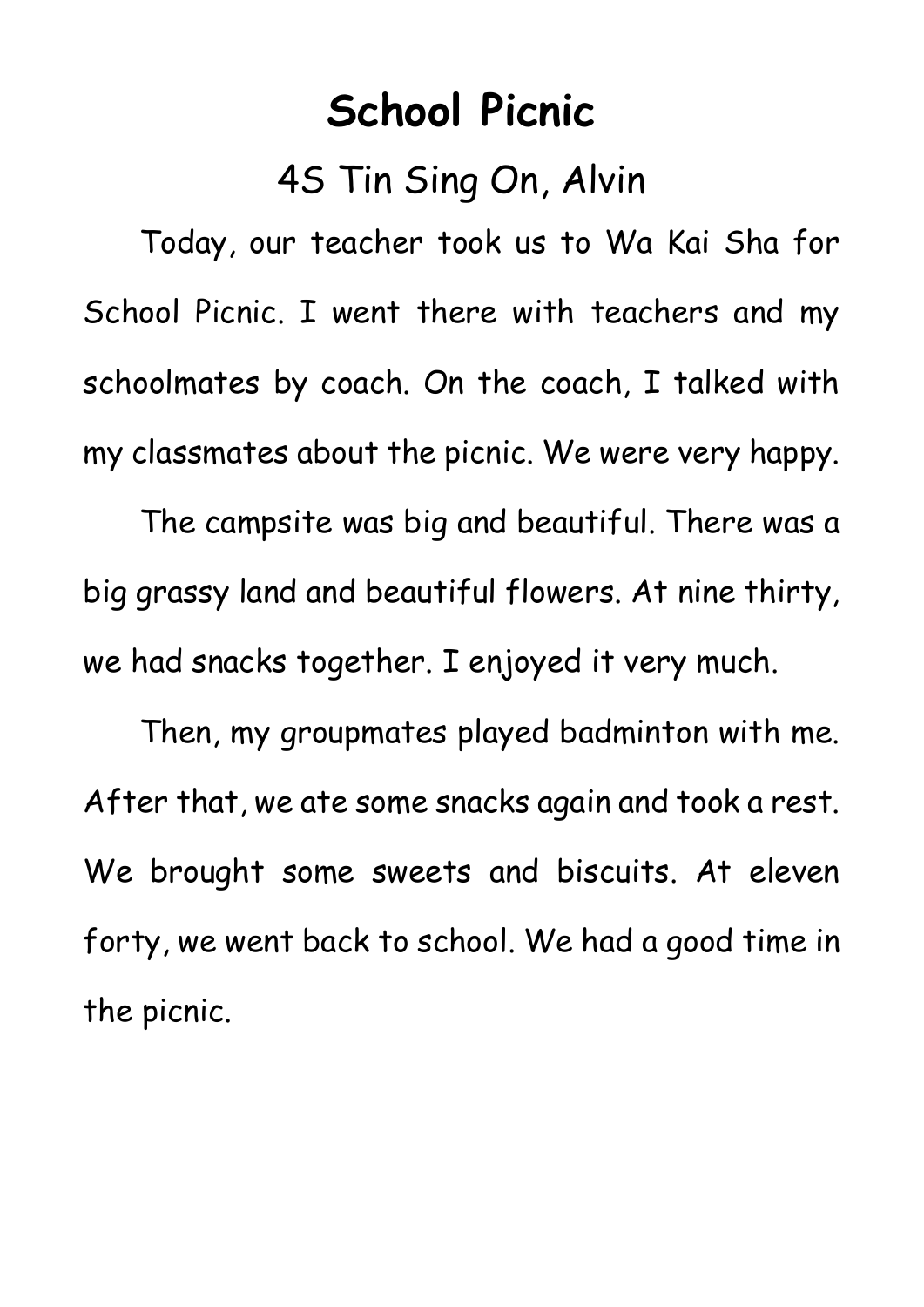## **School Picnic**

### 4S Wong Yuen Kiu, Hebe

Today, I went to Wu Kai Sha Youth Village for our school picnic. I went there with my classmates and teachers by coach. I slept on the coach until I arrived. I felt happy I could have a picnic with my classmates.

The campsite was so big and clean. There was a big park and some activity rooms. First, I played some games with my teacher and classmates in an activity room. I felt very joyful because I could play with them. Then, I played basketball with my classmates. After that, we ate in the big park. We brought a lot of food, like crab sticks, biscuits and candies.

After a few hours, we needed to go back to school. We tidied up and went back to school. I felt glad because I had a wonderful day today.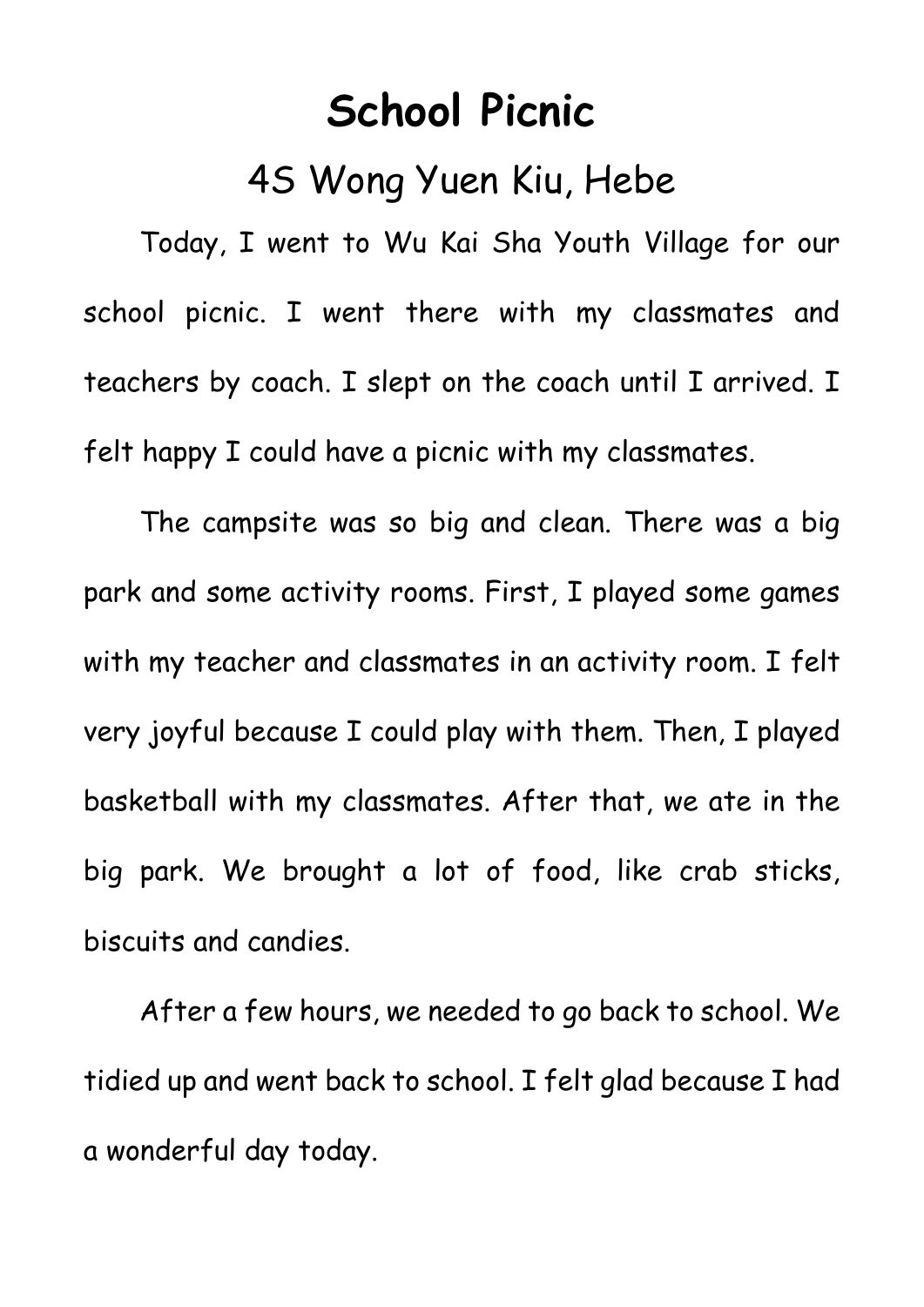# **My favourite food**

## 4RC Zhang Wing Leong, Lucas

 My favourite food is egg waffle. Many children like egg waffles because they are crispy and sweet. I like eating egg waffles very much.

 I like eating egg waffles in the afternoon. I like eating them when the weather is cold. It makes me feel glad.

 There are different kinds of egg waffles. You can choose different flavors like chocolate, red bean, cheese and so on. My favourite one is red bean egg waffles because they are super yummy! I feel joyful when eating them!